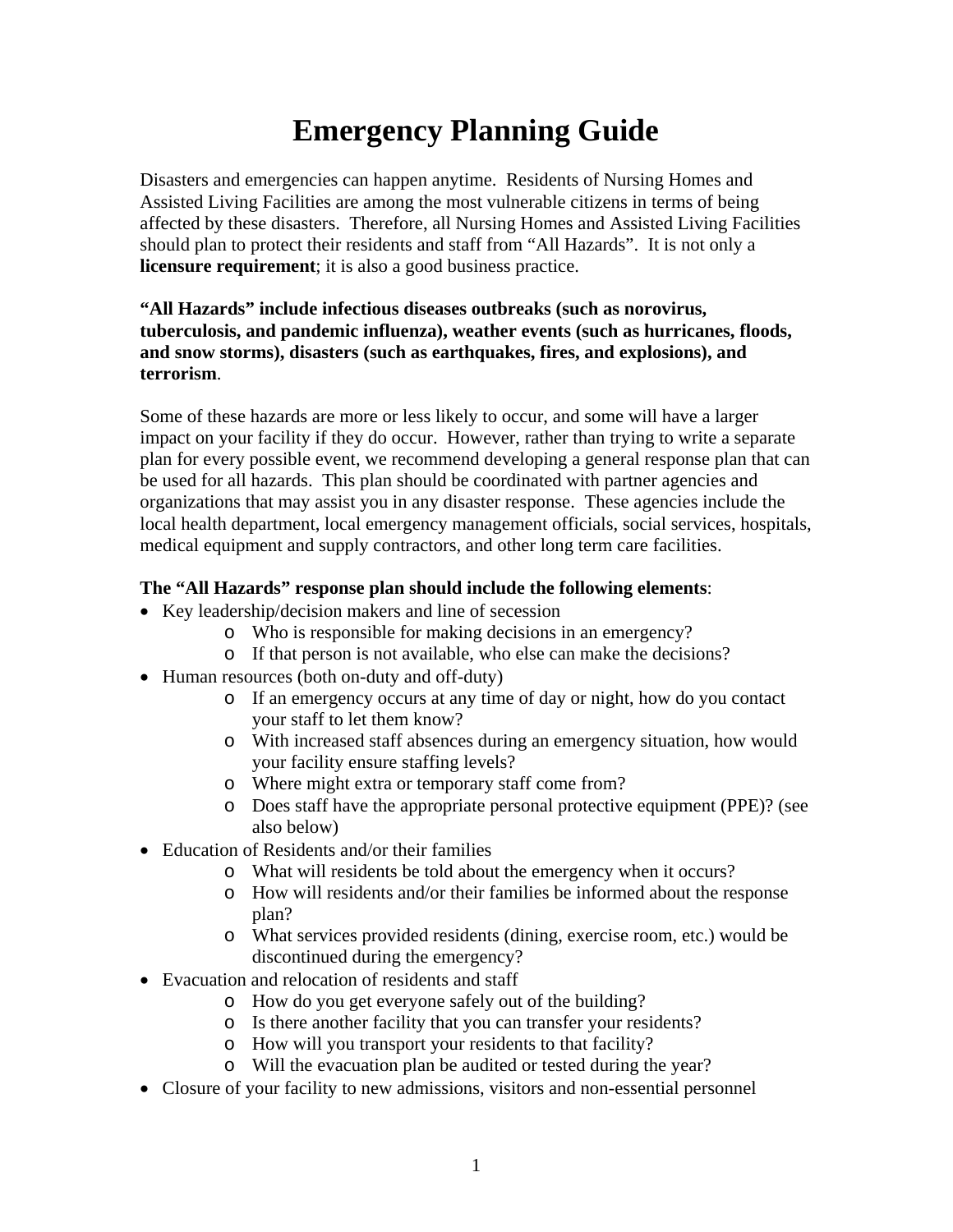- o What situations might require you to close your facility to new admissions
- o What situations might require you to close your facility to visitors?
- o What are the procedures?
- Identify and obtain emergency equipment and supplies as needed. Examples:
	- o Does your facility have a generator or back-up power?
	- o Personal Protective Equipment (PPE)
	- o Automated Emergency Defibrillators
	- o Emergency Flashlights
	- o Weather Band Radios
	- o PA System
	- o Security Cameras
	- o Bottled Water
	- o Non-perishable foods
	- o Oxygen cylinders
	- o First Aid Kits
	- o Wheelchairs
- Infection Control Procedures
	- o When will they be implemented?
	- o How will you communicate that to staff, residents, and visitors?
- Planning and Communication with partner agencies
	- o When will these partners be contacted when an emergency is identified?
	- o Who among the key leaders will be responsible for contacting these partners?
	- o Local Hospitals
	- o Local Health Department
	- o Local Emergency Response Agencies
	- o Medical equipment and supply contractors
	- o Food service contractors
	- o Other long term care facilities
	- o Other agencies/organizations
- Maintaining patient medical records
	- o Are medical records safe from fire, flood or other hazards?
	- o Are back-up records maintained (off-site or other location)?

To assist you in this effort, CDC's "Long-Term Care and Other Residential Facilities Pandemic Influenza Planning Checklist" is included. Most items in the planning guide are appropriate to all hazards. However, there may be additional planning issues that you may need to consider that are not included in the pandemic flu planning checklist. Because each facility is unique, you should have an emergency plan that is tailored to fit your specific needs.

The staff at Henrico Health Department is here to assist you in developing your internal plans. To contact us, please refer to the contact information in the front of the booklet.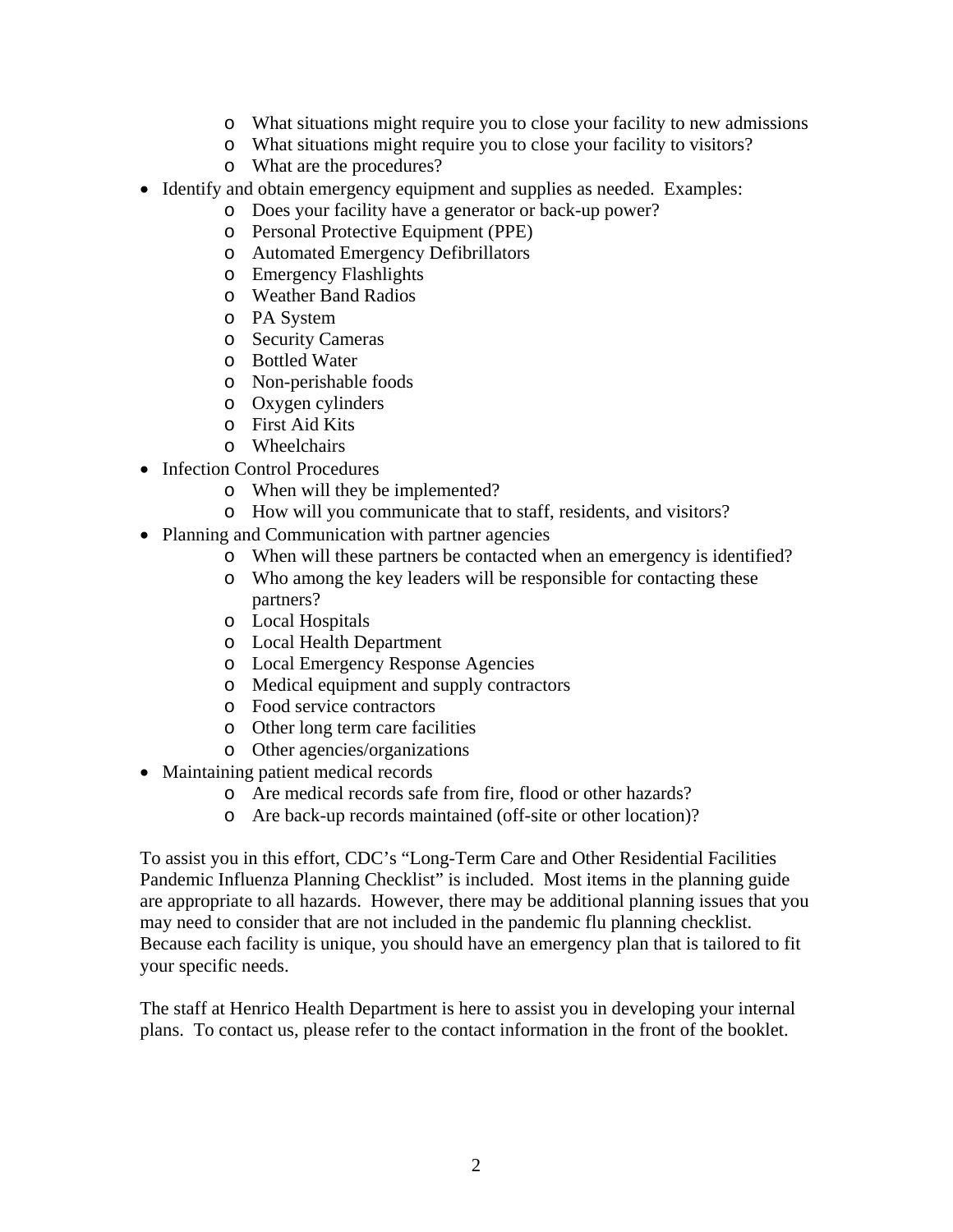### **Emergency Preparedness Licensure Requirements, as per the Virginia Administrative Code (VAC):**

- Nursing Homes: 12 VAC 5-371-190 http://www.vdh.state.va.us/OLC/Laws/documents/nursingHomes/nursing%20facility %20regs.pdf (Page 19)
- Assisted Living Facilities: 22 VAC 40-71-570 through 22 VAC 40-71-590 http://leg1.state.va.us/000/reg/TOC22040.HTM#C0071 (Chapter 71)

## **Web-based resources:**

Public Health:

- Henrico County Health Department:
	- o General website:
		- www.co.henrico.va.us/health/
	- o Public Health Bytes monthly newsletter:
		- www.publichealthbytes.org
- Virginia Department of Health (VDH):
	- o General Website:
		- http://www.vdh.state.va.us/
	- o Pandemic Flu information:
		- http://www.vdh.state.va.us/PandemicFlu/
	- o Emergency Preparedness and Response information
		- http://www.vdh.state.va.us/EPR/
- Centers for Disease Control and Prevention (CDC):
	- o General Website:
		- www.cdc.gov
	- o Pandemic Influenza Information
		- http://www.pandemicflu.gov/
	- o Long Term Care Facility pandemic flu planning checklist:
		- http://www.pandemicflu.gov/plan/healthcare/longtermcarechecklis t.html
	- o Emergency Preparedness and Response:
		- http://www.bt.cdc.gov/
- World Health Organization:
	- o General Website:
		- http://www.who.int/
		- o Avian Influenza
			- **http://www.who.int/csr/disease/avian\_influenza/en/index.html**

Disaster Preparedness Resources:

- Henrico Division of Fire:
	- o General Website:
		- http://www.co.henrico.va.us/fire/
	- o Disaster Preparedness Manual:
		- http://www.co.henrico.va.us/fire/pdfs/cpm\_man.pdf
- Virginia Department of Emergency Management:
	- o http://www.vaemergency.com/index.cfm